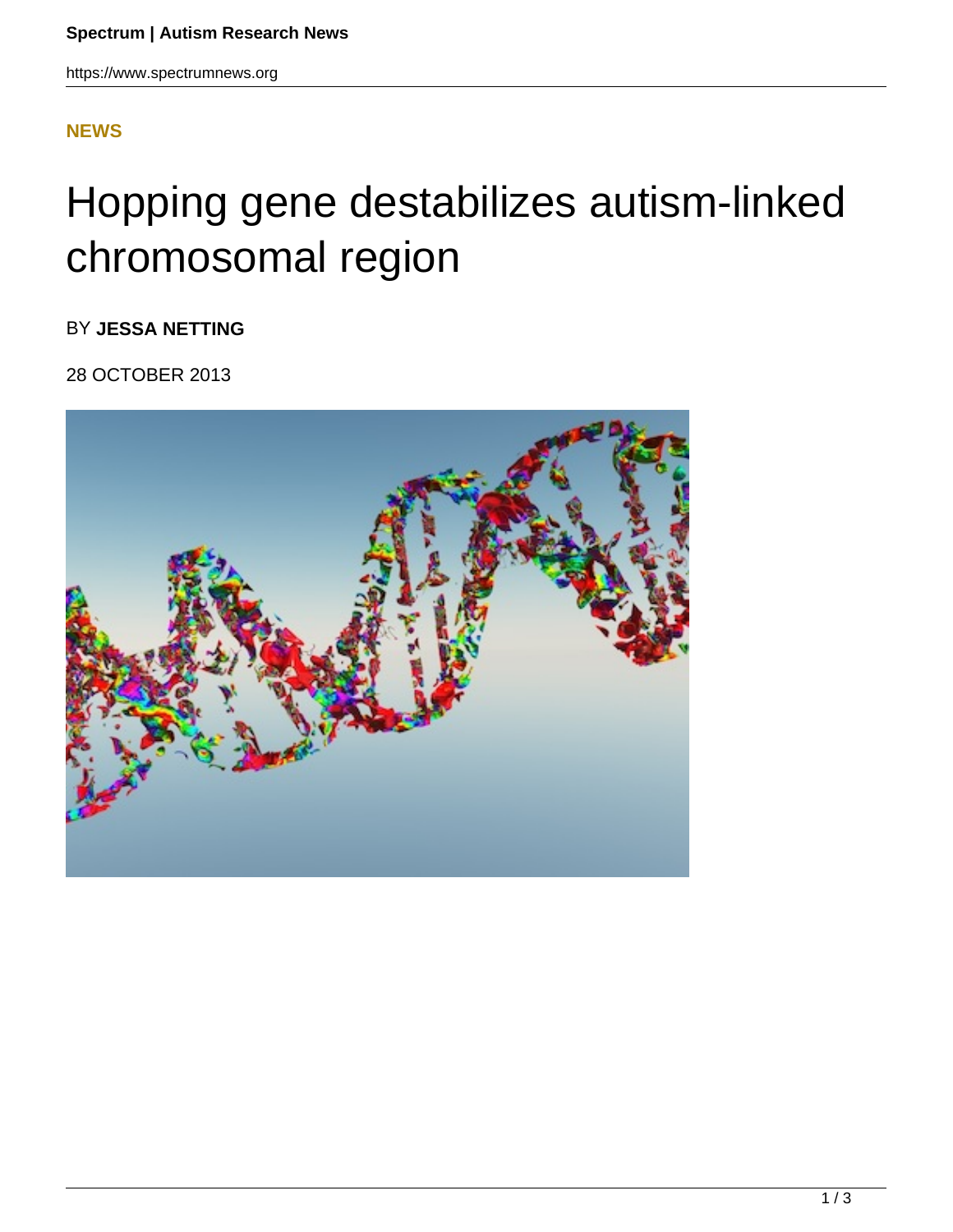https://www.spectrumnews.org



Chromosome medley: A jumble of flipped and repeated gene sequences predisposes some genetic regions to mutations.

Researchers have found the first direct evidence that a hopscotching gene destabilizes the 15q13.3 chromosomal region, and may be to blame for the region's **role in autism and other brain disorders**. They presented the unpublished results Wednesday at the **American Society of Human Genetics Meeting** in Boston, Massachusetts.

This stretch of chromosome 15 is prime real estate for structural changes, particularly microdeletions, or tiny lost segments of DNA. **Evan Eichler** and his colleagues found that the itinerant gene, called GOLGA, consistently causes deletions in this region.

Eichler's group had previously coined the term 'core duplicons' to refer to genes that repeatedly pull up stakes and hop to a different part of the chromosome. As they jump, the genes take **flanking stretches** of DNA with them, and duplicate themselves and the flanks wherever they land.

The resulting genetic regions are rife with duplications within duplications, and inverted sequences